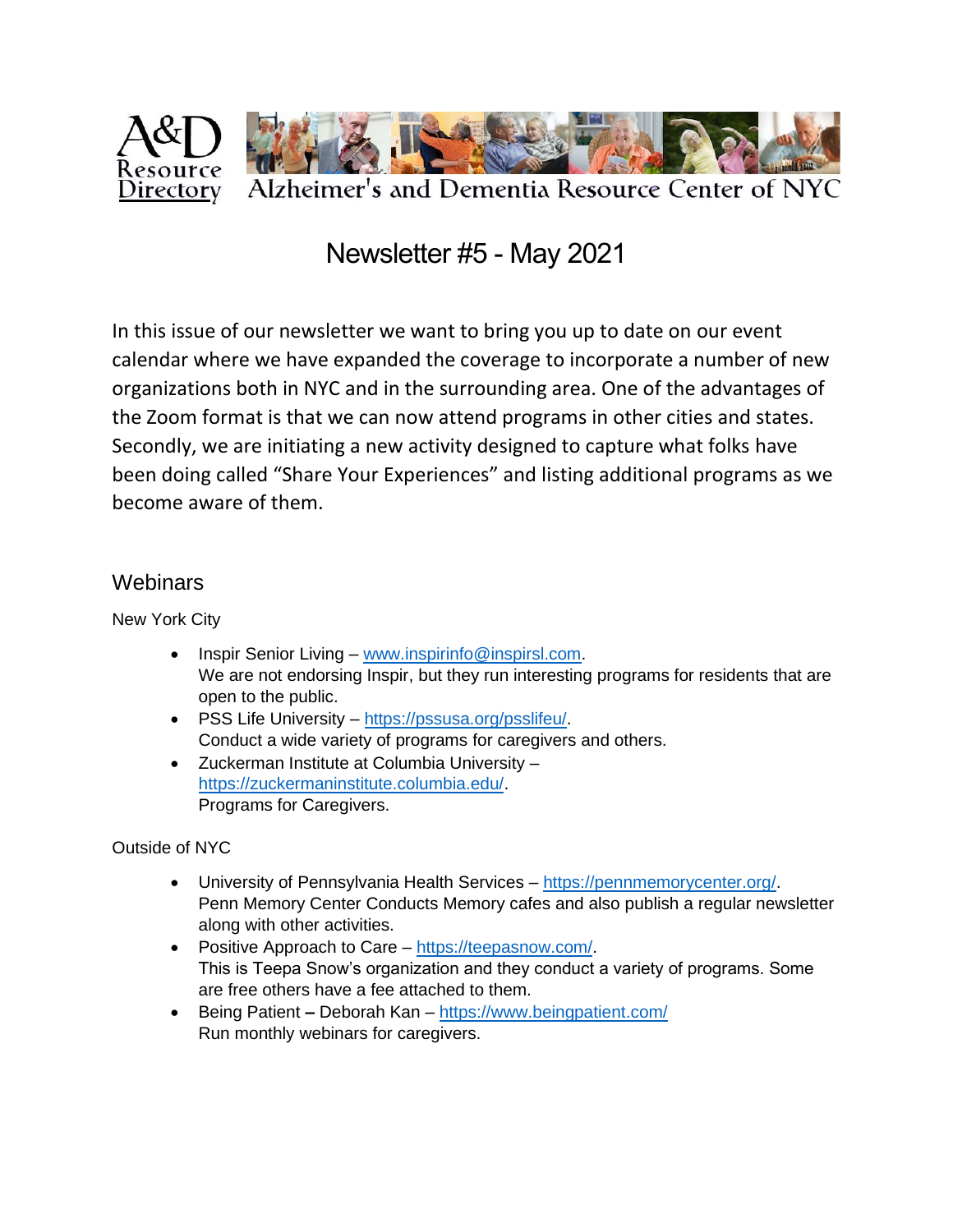#### Home based Video Programs

In addition to the above organizations we have also identified several organizations that have developed video-based programs for at home use. All are subscription programs. They are:

- Joygage **–** [https://www.joygage.com/.](https://www.joygage.com/)
- Photavia **–** [https://www.photavia.net/.](https://www.photavia.net/)
- saltboxtv **–** [https://www.saltboxtv.com/about.](https://www.saltboxtv.com/about)

Note: Our listing of these programs should not be interpreted as an endorsement; just a listing.

### NYC Based Programs

New York has many outstanding organizations providing services to those living with Alzheimer's and their caregivers. In this issue of the newsletter we are highlighting two of those programs. Coming issues will highlight additional programs.

- **Arts & Minds –** Arts and Minds provides online interactive sessions of art dialogue and art making every weekday afternoon at 2:00. Look at art. Talk about art. Make art if you choose. English or Spanish language programs feature the art of New York City museums. Teaching artists and art historians work with participants to create positive emotional and cognitive experiences, enhance verbal and non-verbal communication, reduce isolation and build community. [http://www.artsandminds.org.](http://www.artsandminds.org/)
- **Lincoln Center Moments –** Lincoln Center Moments is a free performance-based program specially designed for individuals with dementia and their caregivers. Join us as we bring Lincoln Center's unparalleled artistry to an intimate and supportive setting. Each program includes a performance followed by activities facilitated by educators and music therapists, exploring the work through discussion, movement, music, and art making. The spring season takes place virtually and is free of charge, but registration is required. To register for the remaining programs in our Spring 2021 season, fill out this [form](mailto:this%20form) or contact [access@lincolncenter.org](mailto:access@lincolncenter.org) or 212.875.5375.

**Special Note:** Caregiver Support - Leaf Study. A study is being conducted jointly by researchers at Northwestern and UCSF is now open to caregivers. The study is designed to **increase levels of positive emotion**, which in turn can **help lower stress and support ways of coping** with the stresses of caregiving. The link is [https://leafstudy.ucsf.edu/.](https://leafstudy.ucsf.edu/)